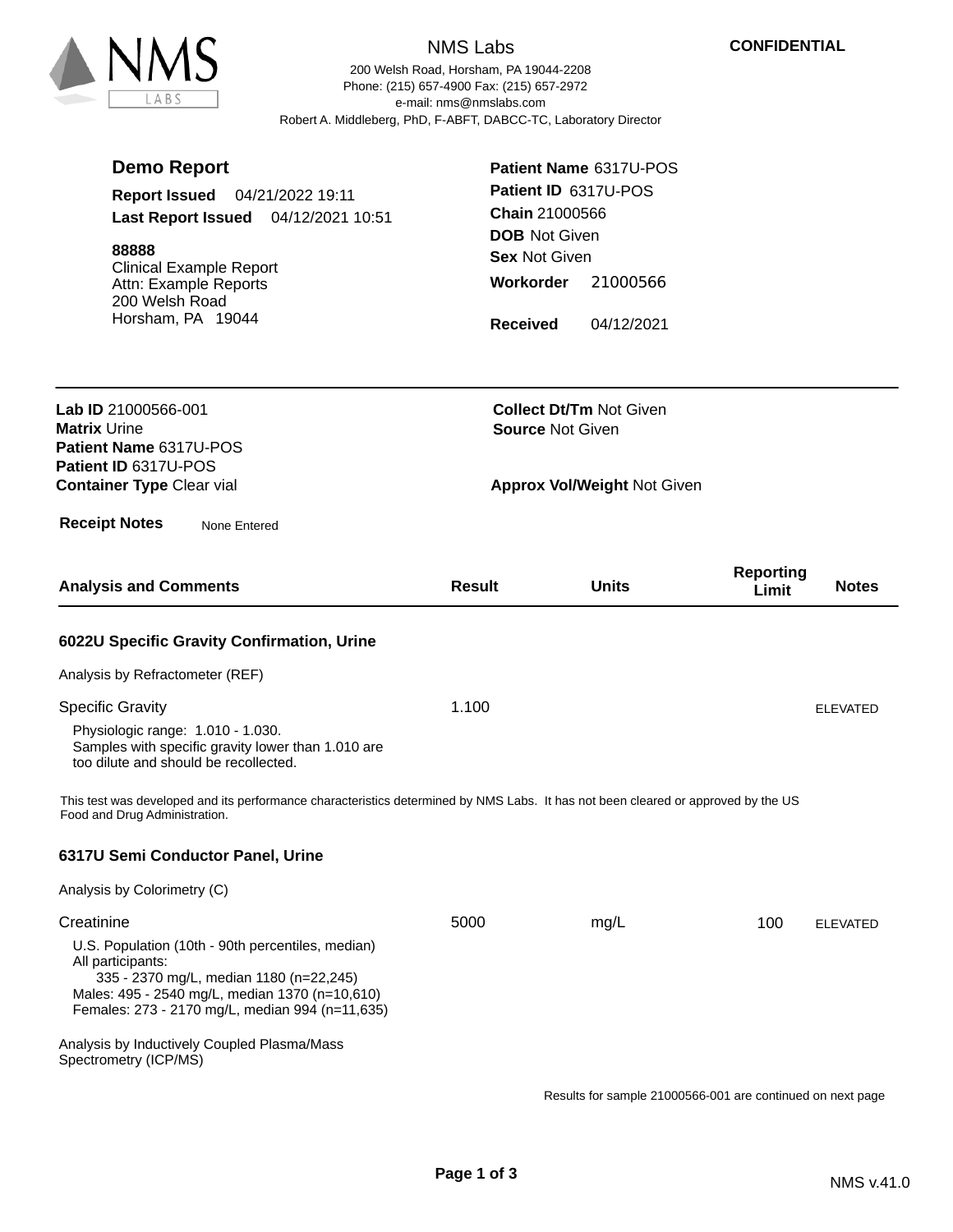

## NMS Labs

200 Welsh Road, Horsham, PA 19044-2208 e-mail: nms@nmslabs.com Robert A. Middleberg, PhD, F-ABFT, DABCC-TC, Laboratory Director Phone: (215) 657-4900 Fax: (215) 657-2972

> **Source** Not Given **Collect Dt/Tm** Not Given

**Patient Name** 6317U-POS **Lab ID** 21000566-001 **Matrix** Urine **Patient ID** 6317U-POS

| <b>Analysis and Comments</b>                                                                                                                                                                                                                                              | <b>Result</b> | <b>Units</b>                                                                                                                                                                                                                                                                                                                                                                                  | <b>Reporting</b><br>Limit | <b>Notes</b> |
|---------------------------------------------------------------------------------------------------------------------------------------------------------------------------------------------------------------------------------------------------------------------------|---------------|-----------------------------------------------------------------------------------------------------------------------------------------------------------------------------------------------------------------------------------------------------------------------------------------------------------------------------------------------------------------------------------------------|---------------------------|--------------|
| Arsenic                                                                                                                                                                                                                                                                   | 10            | mcg/L                                                                                                                                                                                                                                                                                                                                                                                         | 5.0                       |              |
| Total Arsenic is generally less than 100 mcg/L in<br>urine. Concentrations are highly variable based on<br>diet, environment and time since exposure.<br>Seafood consumption within 2 to 3 days before specimen<br>collection can markedly increase total Arsenic levels. |               |                                                                                                                                                                                                                                                                                                                                                                                               |                           |              |
| Various states require that levels above certain<br>cutoffs must be reported to the state in which the<br>patient resides.<br>Please contact NMS Labs if you need assistance in<br>supplying your state with the required information.                                    |               |                                                                                                                                                                                                                                                                                                                                                                                               |                           |              |
| Arsenic (Creatinine corrected)                                                                                                                                                                                                                                            | 2.0           | mcg/g Creat                                                                                                                                                                                                                                                                                                                                                                                   | 1.0                       |              |
| Analysis by Inductively Coupled Plasma/Mass<br>Spectrometry (ICP/MS)                                                                                                                                                                                                      |               |                                                                                                                                                                                                                                                                                                                                                                                               |                           |              |
| Cadmium                                                                                                                                                                                                                                                                   | 2.0           | mcg/L                                                                                                                                                                                                                                                                                                                                                                                         | 0.50                      |              |
| Normally: Less than 2 mcg/L.<br>May be elevated in smokers.                                                                                                                                                                                                               |               |                                                                                                                                                                                                                                                                                                                                                                                               |                           |              |
| Cadmium (Creatinine corrected)                                                                                                                                                                                                                                            | 0.40          | mcg/g Creat                                                                                                                                                                                                                                                                                                                                                                                   | 0.10                      |              |
| Normally: Less than 3 mcg/g Creatinine.<br>Refer to the OSHA website for workplace information.                                                                                                                                                                           |               |                                                                                                                                                                                                                                                                                                                                                                                               |                           |              |
| Selenium                                                                                                                                                                                                                                                                  | 80            | mcg/L                                                                                                                                                                                                                                                                                                                                                                                         | 20                        |              |
| Normally: Up to approximately 200 mcg/L.<br>Concentrations are diet dependent.                                                                                                                                                                                            |               |                                                                                                                                                                                                                                                                                                                                                                                               |                           |              |
| Selenium (Creatinine corrected)                                                                                                                                                                                                                                           | 16            | mcg/g Creat                                                                                                                                                                                                                                                                                                                                                                                   | 4.0                       |              |
| Analysis by Inductively Coupled Plasma/Mass<br>Spectrometry (ICP/MS)                                                                                                                                                                                                      |               |                                                                                                                                                                                                                                                                                                                                                                                               |                           |              |
| Tellurium                                                                                                                                                                                                                                                                 | 0.15          | mcg/L                                                                                                                                                                                                                                                                                                                                                                                         | 0.10                      |              |
| Normally: Less than 1 mcg/L.                                                                                                                                                                                                                                              |               |                                                                                                                                                                                                                                                                                                                                                                                               |                           |              |
| Analysis by Inductively Coupled Plasma/Mass<br>Spectrometry (ICP/MS)                                                                                                                                                                                                      |               |                                                                                                                                                                                                                                                                                                                                                                                               |                           |              |
| Mercury                                                                                                                                                                                                                                                                   | 5.0           | mcg/L<br>$\overline{1}$ $\overline{2}$ $\overline{3}$ $\overline{4}$ $\overline{2}$ $\overline{2}$ $\overline{2}$ $\overline{2}$ $\overline{2}$ $\overline{2}$ $\overline{2}$ $\overline{2}$ $\overline{2}$ $\overline{2}$ $\overline{2}$ $\overline{2}$ $\overline{2}$ $\overline{2}$ $\overline{2}$ $\overline{2}$ $\overline{2}$ $\overline{2}$ $\overline{2}$ $\overline{2}$ $\overline{$ | 1.0                       |              |